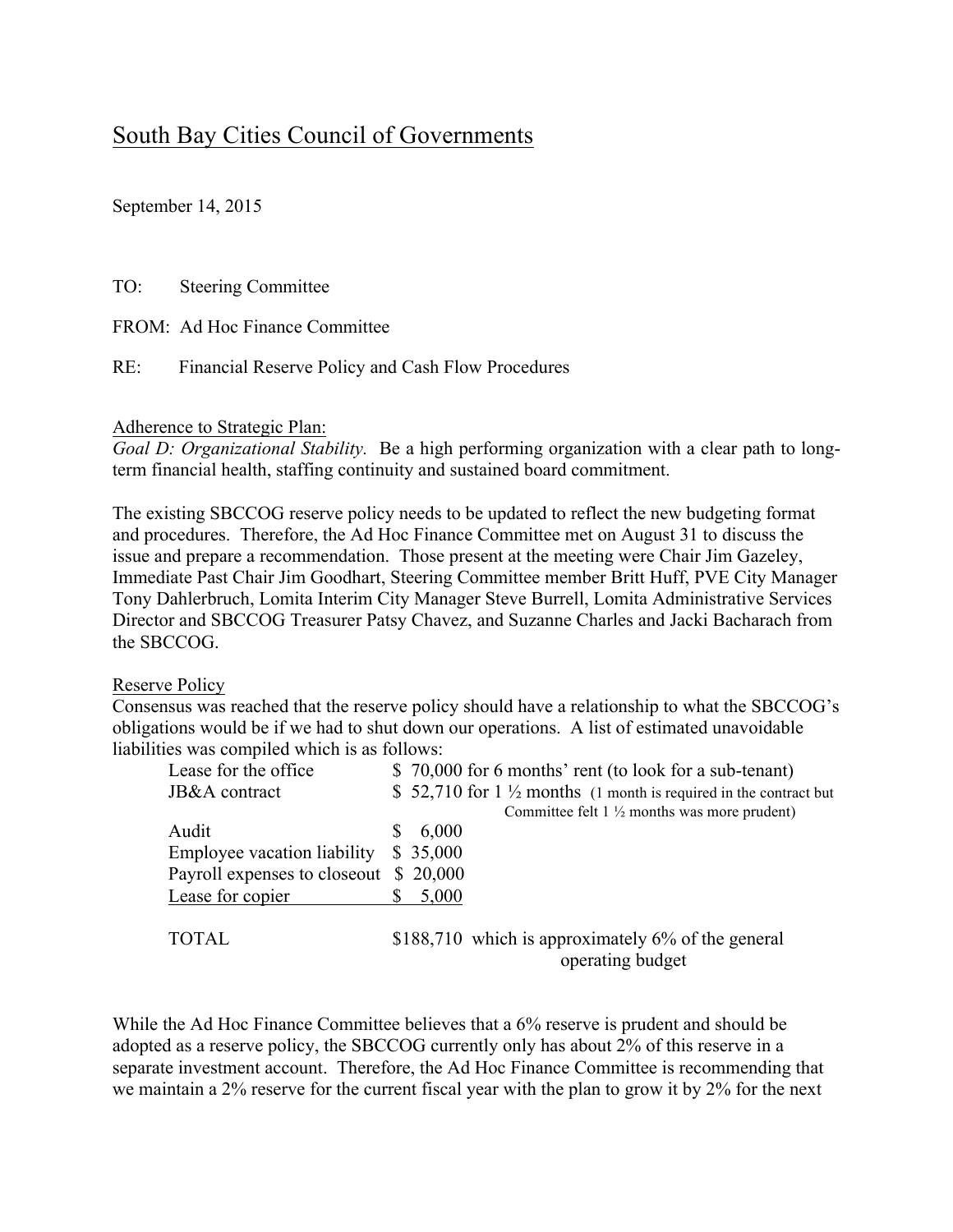two years until we reach the 6% that is desired. It should be noted that our auditor reviewed the reserves and concurred with the recommendation to use the 2% this year and growing it to 6% over time.

The mid-year budget will reflect the dedicated reserves and an unrestricted balance.

#### Cash Flow Policy

The unrestricted fund balance will be used for cash flow. There should be a process established for going into the reserves, if required, for cash flow purposes.

It was agreed that instead of having a specific cash flow policy, the SBCCOG will create a cash flow procedure which will include approving invoices for payment, but not producing any checks until receivables have been deposited to SBCCOG's cash account. Also, on the invoice summary to the Steering Committee, the cash balance will be indicated starting this month. And finally, these cash flow procedures will be incorporated into an update of the SBCCOG's Financial Policies & Procedures which will be brought back to the Steering Committee in October.

# RECOMMENDATION

Approve the Ad Hoc Committee's recommendations which are:

- Adopt the attached Financial Reserve Policy
- The reserve policy should have a relationship to what the SBCCOG's obligations would be if we had to shut down our operations which is approximately 6% of the budget.
- The SBCCOG should maintain a 2% reserve for the current fiscal year with the plan to grow it by 2% for the next two years until we reach the 6% that is desired. In February when we consider the dues and annual budget for the coming year, raising the reserves to at least 4% next year should be included.
- A process should be established for cash flow procedures.
- The SBCCOG's Financial Policies & Procedures should be updated and brought back to the Steering Committee in October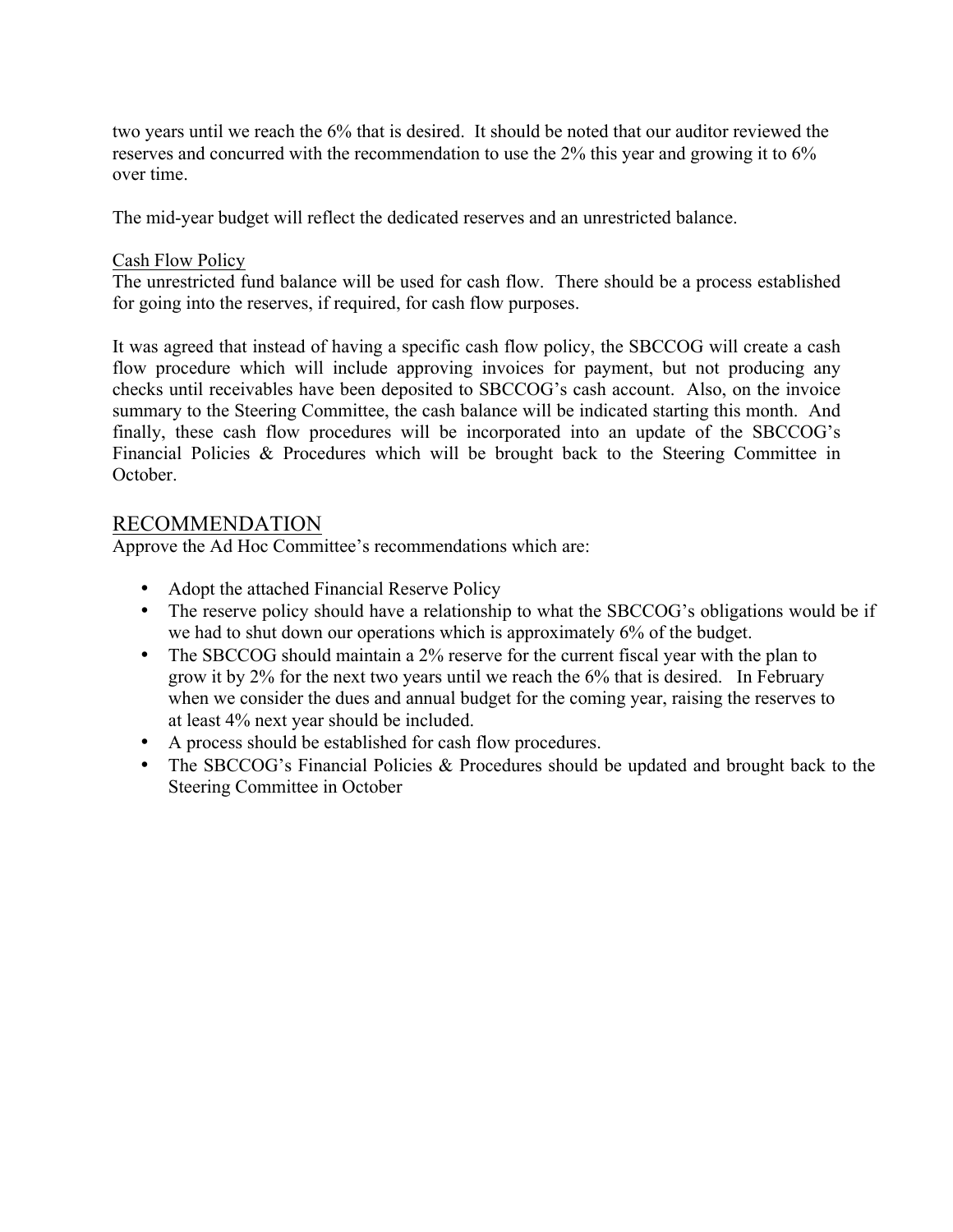# South Bay Cities Council of Governments Financial Reserves Policy September 2015

# Background and Purpose

Fiscal stability is an important factor for all publicly-funded agencies. Sound financial management includes the practice and discipline of maintaining adequate reserve funds for known and unknown contingencies. Such contingencies include, but are not limited to:

- Economic uncertainties including downturns in the local, state or national economy
- Local emergencies and natural disasters
- Loss of major revenue source
- Unanticipated operating or capital expenditures
- Uninsured losses
- Future capital projects
- Vehicle and equipment replacement
- Capital asset and infrastructure repair and replacement

The establishment of prudent financial reserves is important to ensure the long-term financial health of the South Bay Cities Council of Governments (SBCCOG).

## **Applicability**

This policy will apply to the SBCCOG's General Fund.

## Reserve for Financial and Economic Uncertainty

The SBCCOG will maintain a Reserve for Financial and Economic Uncertainty equal to no less than 2% of annual General Fund operating expenditures and transfers. Currently these funds, in the amount of \$60,080, are invested in the State of California Local Agency Investment Fund. The Board of Director's approval shall be required before expending any portion of the Reserve for Financial and Economic Uncertainty. Unforeseen circumstances that may require an expenditure of such amounts include, but are not limited to natural disasters, unforeseen deficiencies of a major revenue source, or unexpected operating or capital expenditures.

If any circumstances noted above occur, and the Reserve for Financial and Economic Uncertainty falls below the Board of Directors policy designated level of 2% of General fund operating expenditures and transfers, all excess Unassigned fund balance in future years shall first be used to replenish the Reserve for Financial and Economic Uncertainty until it reaches the policy designated level of 2% of General Fund operating